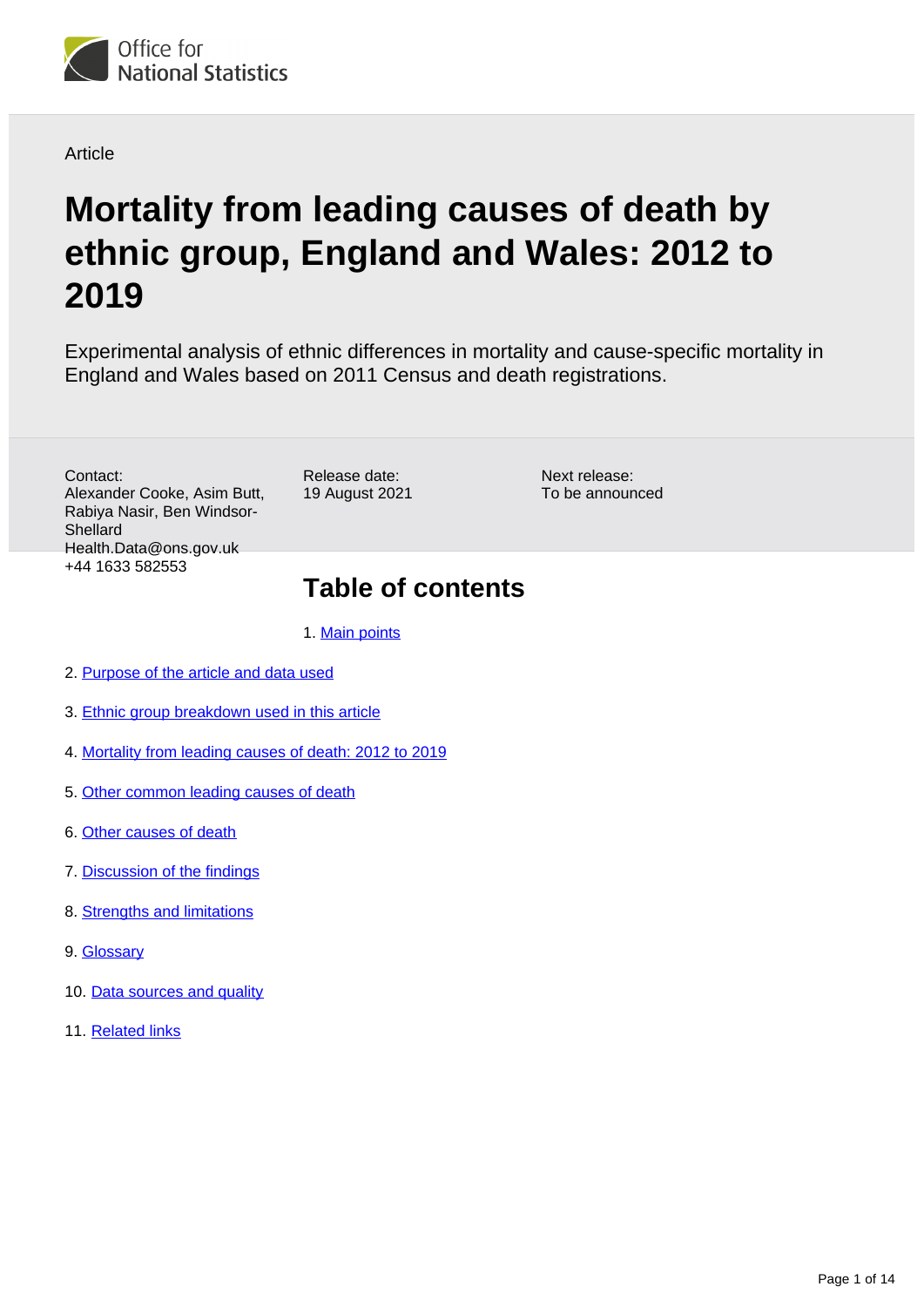## <span id="page-1-0"></span>**1 . Main points**

This article presents experimental statistics on ethnic differences in leading causes of death in England and Wales, using death registrations linked to self-reported ethnicity from the 2011 Census. The White ethnic group accounted for more than 95% of registered deaths in each of the three-year rolling periods, between 2012 to 2019.

- In the latest period, 2017 to 2019, the White group had a statistically significantly higher age-standardised [mortality rate](https://www.ons.gov.uk/peoplepopulationandcommunity/birthsdeathsandmarriages/deaths/articles/mortalityfromleadingcausesofdeathbyethnicgroupenglandandwales/2012to2019#glossary) (ASMR) from all-causes than any other ethnic group and had higher ASMRs than most other ethnic groups for many leading causes of death including dementia and Alzheimer's disease and a range of common cancers.
- Looking at the most common causes of death, ischaemic heart disease featured for all ethnic groups, and the highest ASMRs across time have been in the Bangladeshi, Pakistani and Indian ethnic groups.
- The White, Mixed, and Black Caribbean ethnic groups had the highest dementia and Alzheimer's disease ASMRs.
- Lung cancer ASMRs were highest among male Bangladeshi, Mixed, and White ethnic groups, and in female White and Mixed ethnic groups.
- While not one of the most common causes of death, suicide ASMRs in males were higher in White and Mixed ethnic groups than in other groups, and in females the rate for the Mixed ethnic group was higher than other groups.
- The results reveal important patterns in causes of death between ethnic groups that are complex but nevertheless consistent with most previous studies; further research is required to investigate the reasons for the differences, with potential explanations including past migration patterns, socio-economic composition of the groups, health-related behaviours, and clinical and biological factors.

If you are a journalist covering a suicide-related issue, please consider following the [Samaritans' media guidelines](https://www.samaritans.org/about-samaritans/media-guidelines/)  [on the reporting of suicide](https://www.samaritans.org/about-samaritans/media-guidelines/) because of the potentially damaging consequences of irresponsible reporting. In particular, the guidelines advise on terminology and include links to sources of support for anyone affected by the themes in the article.

If you are struggling to cope, please call Samaritans for free on 116 123 (UK and ROI) or contact other sources of support, such as those listed on the NHS's [help for suicidal thoughts](https://www.nhs.uk/mental-health/feelings-symptoms-behaviours/behaviours/help-for-suicidal-thoughts/) webpage. Support is available round the clock, every single day of the year, providing a safe place for anyone struggling to cope, whoever they are, however they feel, whatever life has done to them.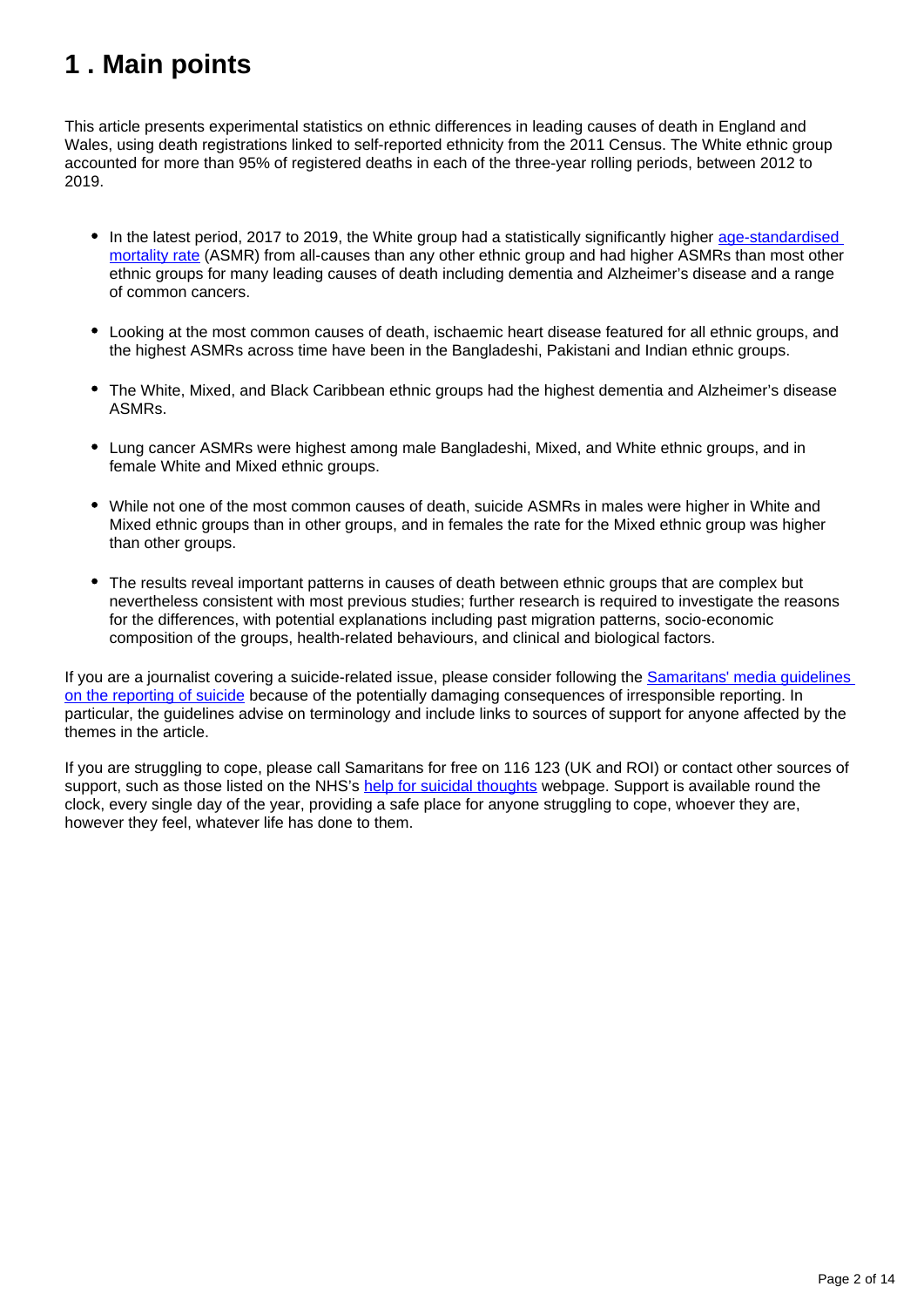## <span id="page-2-0"></span>**2 . Purpose of the article and data used**

This article provides [experimental statistics](https://www.ons.gov.uk/methodology/methodologytopicsandstatisticalconcepts/guidetoexperimentalstatistics) on ethnic differences in [leading causes of death](https://www.ons.gov.uk/peoplepopulationandcommunity/birthsdeathsandmarriages/deaths/methodologies/userguidetomortalitystatistics/leadingcausesofdeathinenglandandwalesrevised2016) in England and Wales using self-reported ethnic background from the 2011 Census linked to death registrations between 2012 and 2019. Experimental statistics are those which are still in the testing phase; strengths and limitations are described in **[Section 8](https://www.ons.gov.uk/peoplepopulationandcommunity/birthsdeathsandmarriages/deaths/articles/mortalityfromleadingcausesofdeathbyethnicgroupenglandandwales/2012to2019#strengths-and-limitations)** and **Section 10**.

This article follows from recently published experimental analysis of [ethnic differences in life expectancy and](https://www.ons.gov.uk/peoplepopulationandcommunity/birthsdeathsandmarriages/lifeexpectancies/articles/ethnicdifferencesinlifeexpectancyandmortalityfromselectedcausesinenglandandwales/2011to2014)  [mortality from selected causes in England and Wales.](https://www.ons.gov.uk/peoplepopulationandcommunity/birthsdeathsandmarriages/lifeexpectancies/articles/ethnicdifferencesinlifeexpectancyandmortalityfromselectedcausesinenglandandwales/2011to2014) This article aims to provide more detail around causes of death by ethnic group and to stimulate future research to improve understanding of the causes of these ethnic differences.

In England and Wales, the death registration process does not collect information on the deceased's ethnic background and linking death registrations to the census is the best way to study mortality by self-reported ethnic group. Records between the two datasets were linked using NHS numbers – these are available for each registered death and were added to the census by linking to the General Practice Patient Register.

The article is based on analysis of 50,189,388 records from the 2011 Census and 4,035,941 deaths that were registered between 2012 and 2019. The population used for the analysis does not include:

- people who were born or immigrated to the UK after the day of the 2011 Census (27 March 2011)
- those who were not enumerated in the census
- those who were enumerated in the census but could not be linked to the patient register

For each ethnic group we used statistical weighting techniques to address these linkage issues, and we applied weights to each year to reflect patterns of emigration for each ethnic group (see [Section 10\)](https://www.ons.gov.uk/peoplepopulationandcommunity/birthsdeathsandmarriages/deaths/articles/mortalityfromleadingcausesofdeathbyethnicgroupenglandandwales/2012to2019#data-sources-and-quality). The analysis is based on 94.6% of the enumerated census count, or 89.5% of the published 2011 Census count if we consider those who were not enumerated in the census, and 96.8% of all deaths registered during the period.

## <span id="page-2-1"></span>**3 . Ethnic group breakdown used in this article**

In this article we use the ethnic grouping, based on self-reported ethnic background collected in the 2011 Census. We use this breakdown, rather than the [harmonised expanded 18 group classification,](https://gss.civilservice.gov.uk/policy-store/ethnicity/) because it provides categories with large enough numbers to estimate reliable male and female mortality rates with adequate precision for each group.

The ethnic groups used in this article are: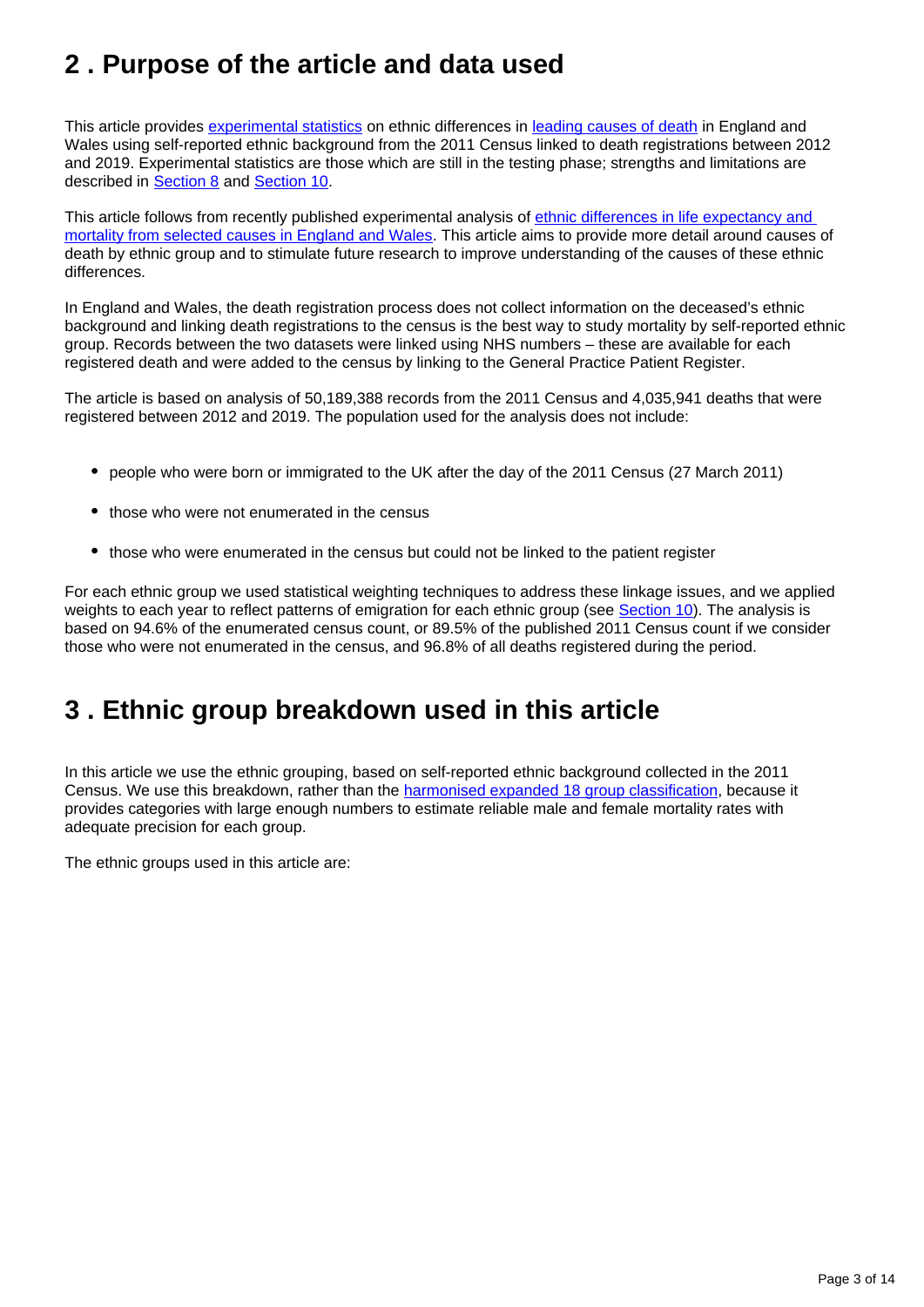- White: White British, White Irish, Gypsy and Irish Travellers, Other White
- Bangladeshi
- Indian
- Pakistani
- Asian Other
- Black African
- Black Caribbean
- Black Other
- Mixed: White and Black Caribbean; White and Black African; White and Asian; Any other Mixed or Multiple ethnic background
- Other: Arab, Chinese, Other.

## <span id="page-3-0"></span>**4 . Mortality from leading causes of death: 2012 to 2019**

We calculated [age-standardised mortality rates](https://www.ons.gov.uk/peoplepopulationandcommunity/birthsdeathsandmarriages/deaths/articles/mortalityfromleadingcausesofdeathbyethnicgroupenglandandwales/2012to2019#glossary) (ASMRs) for leading causes of death. Because of the small numbers of deaths for some ethnic groups, we present results for three-year rolling periods for deaths registered in England and Wales between 2012 and 2014 and 2017 and 2019. The analysis is limited to people aged 10 years and over, and only includes people from our study population (see [Section 10](https://www.ons.gov.uk/peoplepopulationandcommunity/birthsdeathsandmarriages/deaths/articles/mortalityfromleadingcausesofdeathbyethnicgroupenglandandwales/2012to2019#data-sources-and-quality)).

The White group accounted for more than 95% of registered deaths in each period. In all periods the all-cause mortality rate for the White group was statistically significantly higher than all other ethnic groups, except the Mixed ethnic group where this was only true for the latest periods.

### **Figure 1: The White ethnic group has had higher all-cause mortality rate than all other ethnic groups in the latest periods**

**Age-standardised rates of death per 100,000 from all causes, deaths registered in England and Wales, 2012-14 to 2017-19**

#### **Notes:**

- 1. Figures are for those aged 10 years and above from our study population (see [Section 10\)](https://www.ons.gov.uk/peoplepopulationandcommunity/birthsdeathsandmarriages/deaths/articles/mortalityfromleadingcausesofdeathbyethnicgroupenglandandwales/2012to2019#data-sources-and-quality).
- 2. The "Other" ethnic group includes Arab, Chinese, and Other ethnic groups.
- 3. "\*" flags the ethnic groups that have seen statistically significant differences, when comparing the 2012 to 2014 and 2017 to 2019 ASMRs.

#### **Download this chart**

#### [.xlsx](https://www.ons.gov.uk/visualisations/dvc1538/Fig1/datadownload.xlsx)

The commentary focuses on the five most common leading causes of death for each ethnic group, as determined by ranking ASMRs. Rates and numbers of deaths for all of the Office for National Statistics' (ONS) list of leading causes of death are in the accompanying data tables. The leading causes of death for each ethnic group have generally been consistent across time; Tables 1 and 2 summarise the leading causes in the latest period (2017 to 2019) for each ethnic group.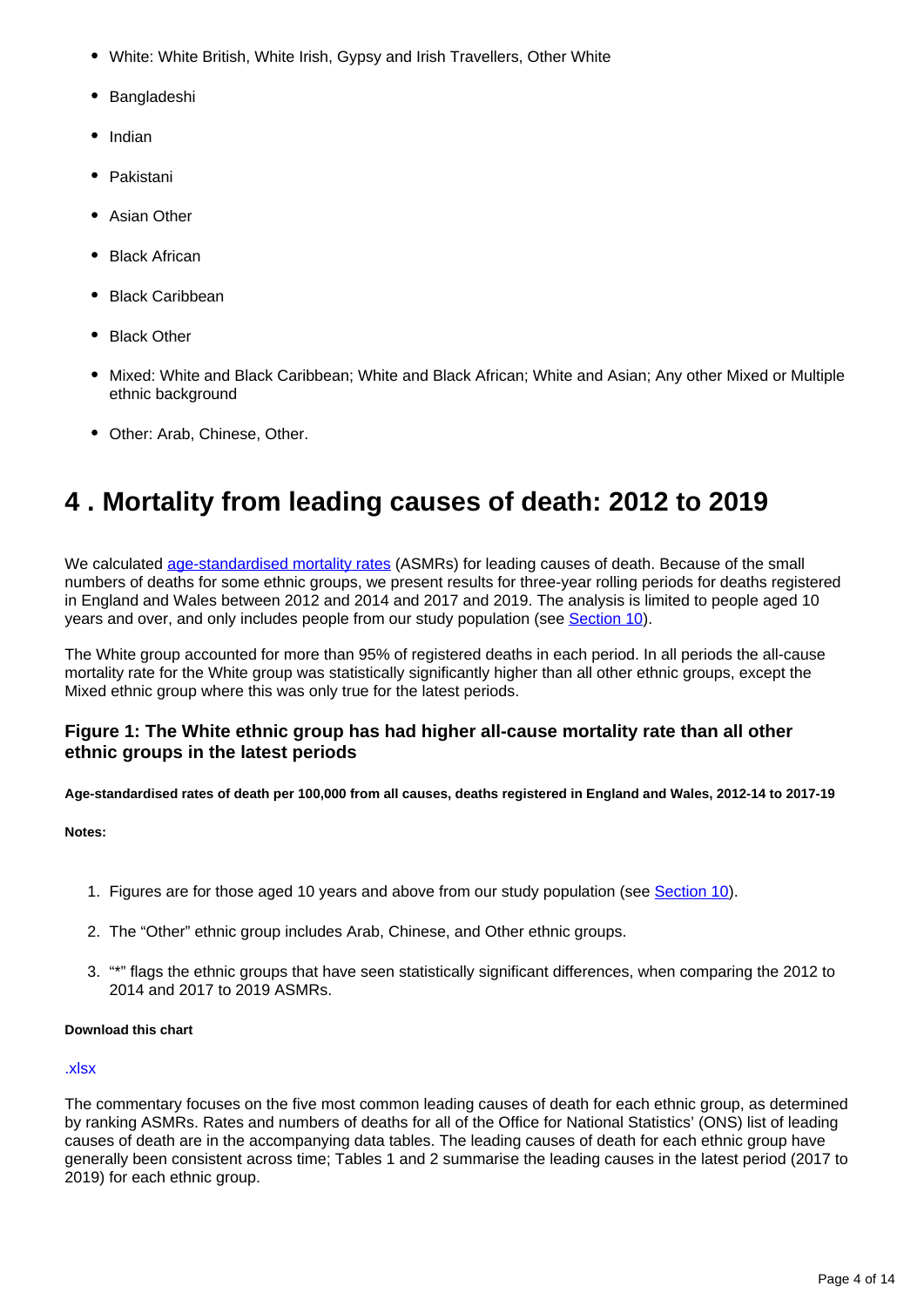### **Table 1: For males in all ethnic groups except Black Caribbean, the leading cause of death was Ischaemic heart diseases**

**Deaths registered in England and Wales, 2017-19, age-standardised mortality rates per 100,000 for the most common leading causes of death for each ethnic group, males aged 10 years and above**

**Notes:**

- 1. See Figure 1 for other relevant notes.
- 2. Underlying cause of death defined using the International Classification of Diseases, tenth revision (ICD-10): Ischaemic heart diseases (I20 to I25); Dementia and Alzheimer's disease (F01, F03, G30); Chronic Lower Respiratory Disease (J40 to J47); Malignant neoplasm of trachea bronchus and lung (C33 to C34); Influenza and pneumonia (J09 to J18); Cerebrovascular diseases (I60 to I69); Malignant neoplasm of prostate (C61).
- 3. We only provide figures based on at least 20 deaths.

#### **Download this table**

#### [.xlsx](https://www.ons.gov.uk/visualisations/dvc1538/Table1/datadownload.xlsx)

### **Table 2: For females in all ethnic groups except Bangladeshi, Indian and Pakistani the leading cause of death was Dementia and Alzheimer's disease**

**Deaths registered in England and Wales, 2017-19, age-standardised mortality rates per 100,000 for the most common leading causes of death for each ethnic group, females aged 10 years and above**

#### **Notes:**

- 1. See Figure 1 for other relevant notes.
- 2. Underlying cause of death defined using the International Classification of Diseases, tenth revision (ICD-10): Ischaemic heart diseases (I20 to I25); Dementia and Alzheimer's disease (F01, F03, G30); Chronic Lower Respiratory Disease (J40 to J47); Malignant neoplasm of trachea bronchus and lung (C33 to C34); Influenza and pneumonia (J09 to J18); Cerebrovascular diseases (I60 to I69); Diabetes (E10 to E14); Malignant neoplasm of breast (C50).

#### **Download this table**

[.xlsx](https://www.ons.gov.uk/visualisations/dvc1538/Table2/datadownload.xlsx)

### **Ischaemic heart diseases**

Ischaemic heart diseases (IHD), heart problems caused by narrow heart arteries, are one of the top leading [causes of death in the population as a whole,](https://www.ons.gov.uk/peoplepopulationandcommunity/birthsdeathsandmarriages/deaths/bulletins/deathsregistrationsummarytables/2020#leading-causes-of-death) and featured in the five most common causes for all ethnic groups and for both sexes throughout 2012 to 2019. IHD accounted for 10.5% (162,804 deaths in 2017 to 2019) of death registrations in the latest period.

The highest mortality rates in males have been in the Bangladeshi, Pakistani, and Indian ethnic groups. In the latest period, these groups had rates of 219.1, 206.7, and 190.9 deaths per 100,000 males, respectively, all of which were statistically significantly higher than the rate in the White group (157.9 deaths per 100,000).

### **Figure 2: In males, the highest mortality rates from ischaemic heart disease were in the Bangladeshi, Pakistani, and Indian ethnic groups**

**Age-standardised rates of death per 100,000 from ischaemic heart disease by ethnic group, deaths registered in England and Wales, males, 2012-14 to 2017-19**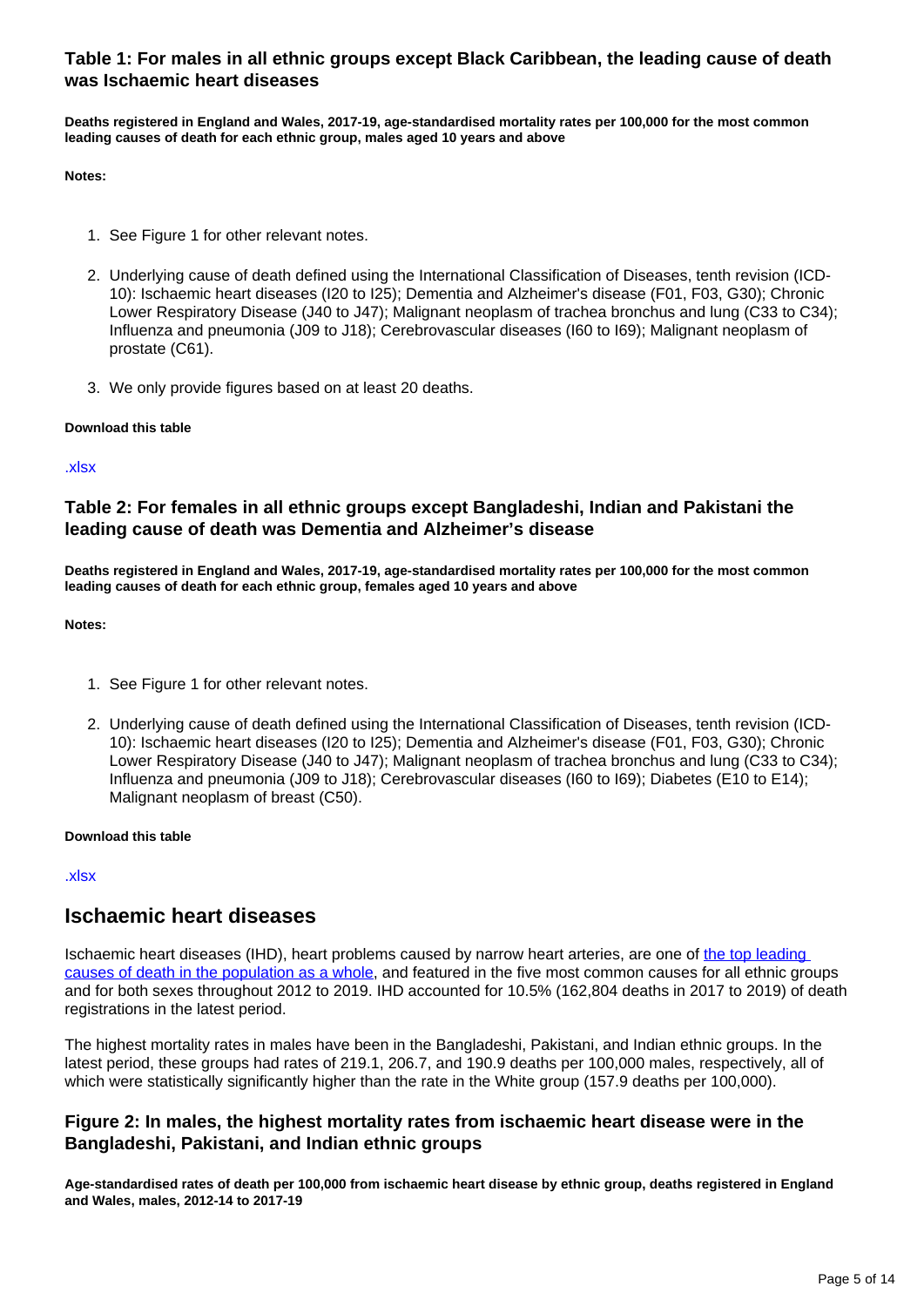- 1. See Figure 1 for other relevant notes.
- 2. Underlying cause of death defined using the International Classification of Diseases, tenth revision (ICD-10 codes I20 to I25).
- 3. "\*" flags the ethnic groups that have seen statistically significant differences, when comparing the 2012 to 2014 and 2017 to 2019 ASMRs.

#### **Download this chart**

[.xlsx](https://www.ons.gov.uk/visualisations/dvc1538/Fig2/datadownload.xlsx)

In females, the same ethnic groups tended to have the highest rates (Bangladeshi, Pakistani, Indian), and in the latest period the rates for these ethnic groups (114.8, 109.6, and 99.3 per 100,000 females, respectively) were statistically significantly higher than the rate in the White group (70.5 deaths per 100,000).

### **Figure 3: In females, the highest mortality rates from ischaemic heart disease have been in the Bangladeshi, Pakistani, and Indian ethnic groups in recent periods**

**Age-standardised rates of death per 100,000 from ischaemic heart disease by ethnic group, deaths registered in England and Wales, females, 2012-14 to 2017-19**

**Notes:**

- 1. See Figure 1 for other relevant notes.
- 2. Underlying cause of death defined using the International Classification of Diseases, tenth revision (ICD-10 codes I20 to I25).
- 3. "\*" flags the ethnic groups that have seen statistically significant differences, when comparing the 2012 to 2014 and 2017 to 2019 ASMRs.

#### **Download this chart**

#### [.xlsx](https://www.ons.gov.uk/visualisations/dvc1538/Fig3/datadownload.xlsx)

### **Dementia and Alzheimer's disease**

Dementia and Alzheimer's disease are leading causes of death in the general population and featured in the five most common causes for most ethnic groups and for both sexes since 2012 to 2014. This cause represents 12.9% (200,111 deaths in 2017 to 2019) of death registrations in the latest period.

Black Caribbean, Mixed, and White ethnic groups have had similar rates for this cause in males, and in 2017 to 2019, rates in these groups (122.2, 111.1, and 121.6 deaths per 100,000 males, respectively) were statistically significantly higher than all other groups, except Bangladeshi and Black Other.

### **Figure 4: Males in the White ethnic group had statistically higher mortality rates from dementia and Alzheimer's disease than most ethnic groups, except Mixed, Black Caribbean, and Black Other groups**

**Rates of death from dementia and Alzheimer's disease by ethnic group, deaths registered in England and Wales, males, 2012-14 to 2017-19**

**Notes:**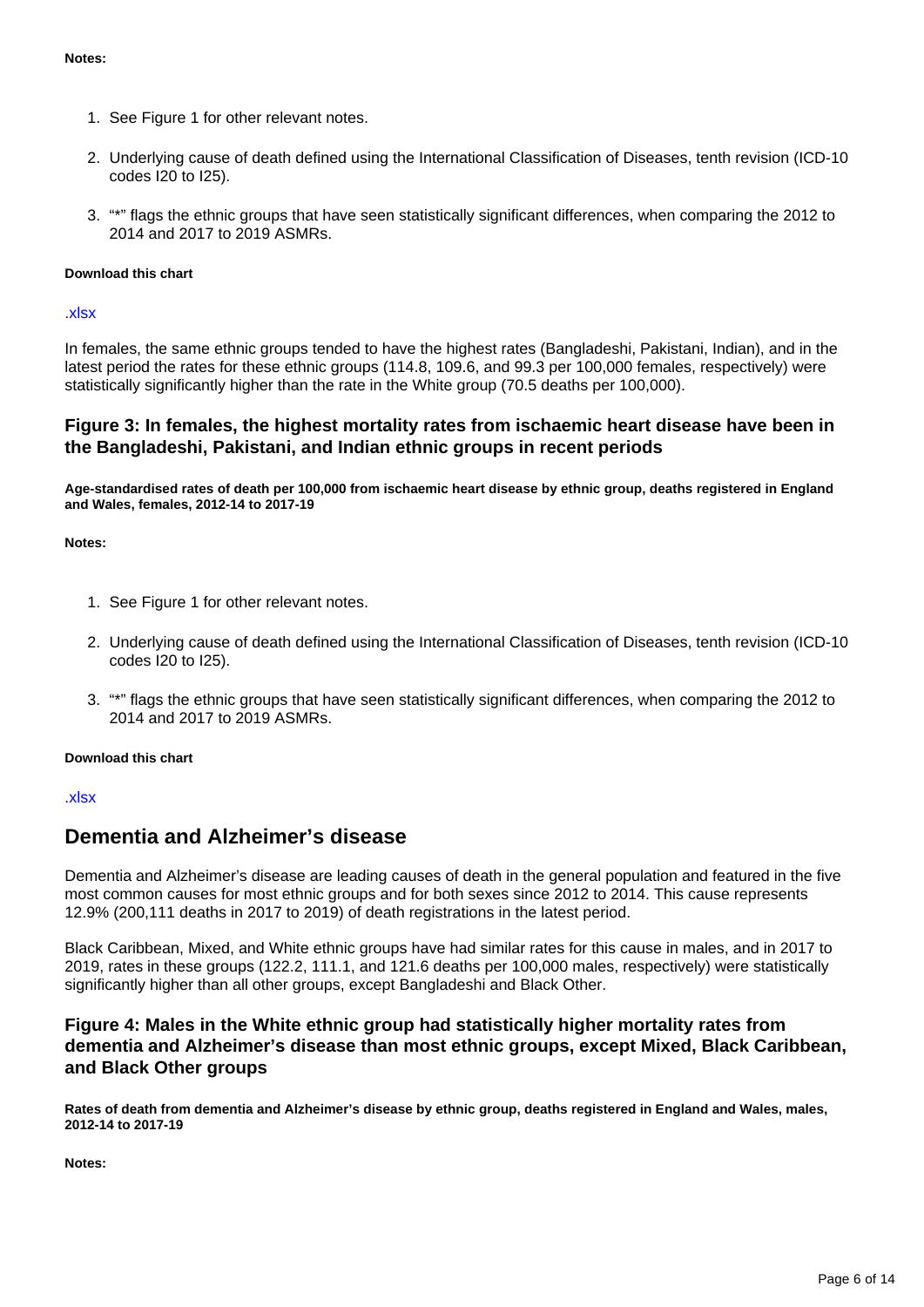- 1. See Figure 1 for other relevant notes.
- 2. Underlying causes of death defined using the International Classification of Diseases, tenth revision (ICD-10 codes F01, F03, G30).
- 3. "\*" flags the ethnic groups that have seen statistically significant differences, when comparing the 2012 to 2014 and 2017 to 2019 ASMRs.

#### **Download this chart**

#### [.xlsx](https://www.ons.gov.uk/visualisations/dvc1538/Fig4/datadownload.xlsx)

In females, the same ethnic groups had the highest rates across time (White, Mixed, Black Caribbean), and, for the latest period, rates in these groups (142.0, 139.2, and 120.8 per 100,000 females, respectively) were statistically significantly higher than all other groups.

#### **Figure 5: In females, the mortality rate from dementia and Alzheimer's disease in the White group was statistically significantly higher than all other groups, except for Mixed, in 2017-19**

**Age-standardised rates of death per 100,000 from dementia and Alzheimer's disease by ethnic group, deaths registered in England and Wales, females, 2012-14 to 2017-19**

**Notes:**

- 1. See Figure 1 for other relevant notes.
- 2. Underlying cause of death defined using the International Classification of Diseases, tenth revision.
- 3. "\*" flags the ethnic groups that have seen statistically significant differences, when comparing the 2012 to 2014 and 2017 to 2019 ASMRs.

#### **Download this chart**

#### [.xlsx](https://www.ons.gov.uk/visualisations/dvc1538/Fig5/datadownload.xlsx)

### **Cerebrovascular diseases**

In 2017 to 2019, cerebrovascular diseases, conditions that affect the blood supply to the brain such as stroke, appeared in the five most common leading causes for all ethnic groups and for all sexes except the White male group. The cause represents 5.8% of deaths registered in the latest period (90,106 deaths in 2017 to 2019).

For both sexes, and since 2012 to 2014, the Bangladeshi group had the highest rate of death from this cause. In 2017 to 2019 the male and female rates for the Bangladeshi group (112.6 deaths per 100,000 males; 80.4 deaths per 100,000 females) were statistically significantly higher than the rates seen in all other ethnic groups of the same sex, except for females in the Mixed and Pakistani ethnic groups.

## **Malignant neoplasm of trachea, bronchus and lung**

In males, mortality rates from lung cancer have been highest in the Bangladeshi, Mixed, and White ethnic groups, and in 2017 to 2019 these groups had statistically significantly higher rates compared with all other groups, except for Black Caribbean and Black Other.

### **Figure 6: In males, mortality rates for lung cancer have been consistent for most ethnic groups**

**Age-standardised rates of death per 100,000 from malignant neoplasm of trachea, bronchus and lung by ethnic group, deaths registered in England and Wales, males, 2012-14 to 2017-19**

**Notes:**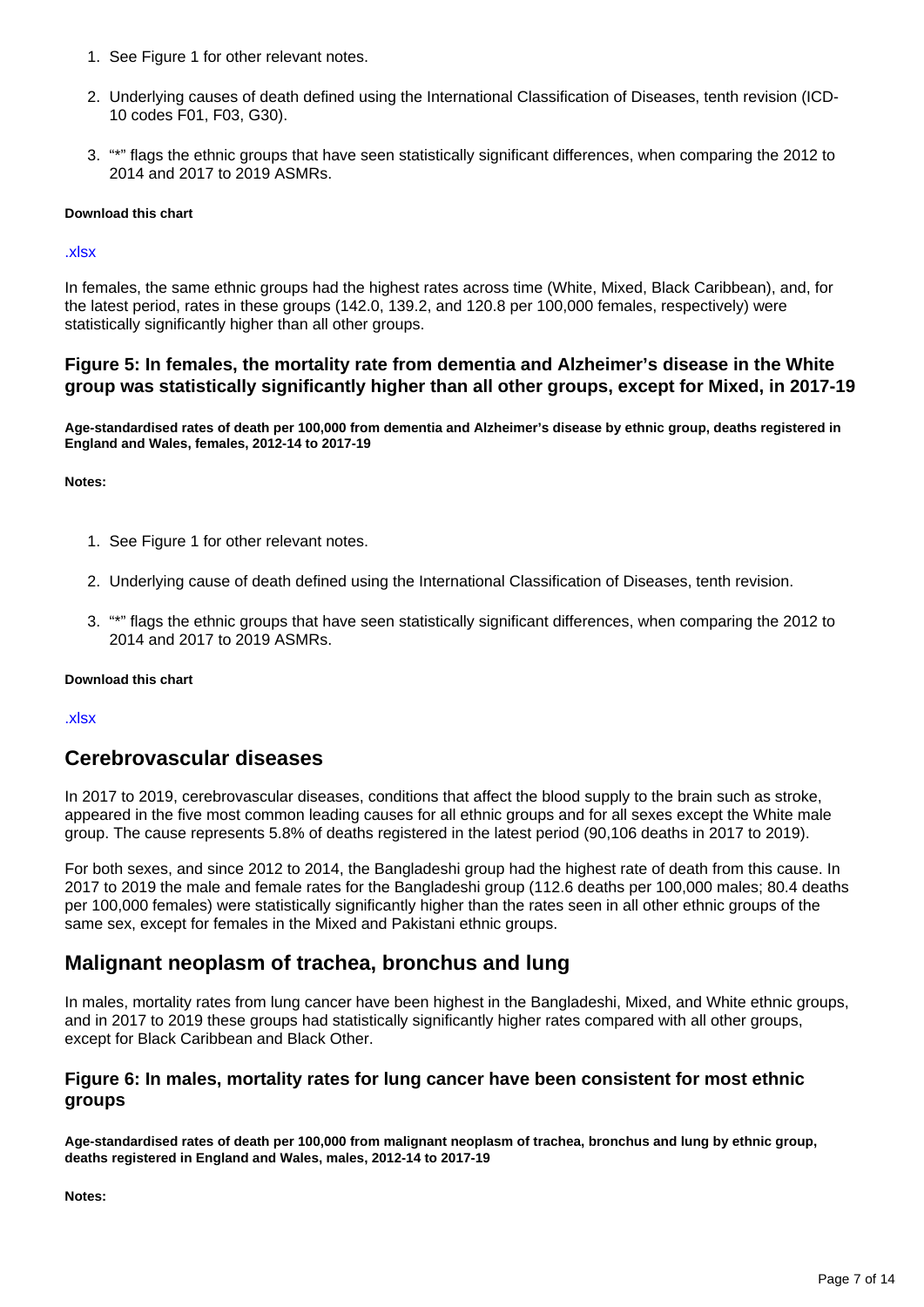- 1. See Figure 1 for other relevant notes.
- 2. Underlying cause of death defined using the International Classification of Diseases, tenth revision (ICD-10 codes C33 to C34).
- 3. "\*" flags the ethnic groups that have seen statistically significant differences, when comparing the 2012 to 2014 and 2017 to 2019 ASMRs.

#### **Download this chart**

#### [.xlsx](https://www.ons.gov.uk/visualisations/dvc1538/Fig6/datadownload.xlsx)

In females, the Mixed and White groups had the highest rates, with both groups having statistically significantly higher rates than all other ethnic groups in the latest period.

The cause represents 5.5% (85,967 deaths in 2017 to 2019) of deaths registered in the latest period.

### **Figure 7: In females, mortality rates from lung cancer were highest in the White and Mixed ethnic groups**

**Age-standardised rates of death per 100,000 from malignant neoplasm of trachea, bronchus and lung by ethnic group, deaths registered in England and Wales, females, 2012-14 to 2017-19**

#### **Notes:**

- 1. See Figure 1 for other relevant notes.
- 2. Underlying cause of death defined using the International Classification of Diseases, tenth revision (ICD-10 codes C33 to C34).
- 3. We only provide figures based on at least 20 deaths.
- 4. "\*" flags the ethnic groups that have seen statistically significant differences, when comparing the 2012 to 2014 and 2017 to 2019 ASMRs.
- 5. We only provide figures based on at least 20 deaths.

#### **Download this chart**

#### [.xlsx](https://www.ons.gov.uk/visualisations/dvc1538/Fig7/datadownload.xlsx)

## <span id="page-7-0"></span>**5 . Other common leading causes of death**

Influenza and pneumonia, chronic lower respiratory disease, prostate cancer (males), breast cancer (females), and diabetes were common leading causes of death but for fewer ethnic groups. Further information about these causes are in Tables 1 and 2 but the main findings are: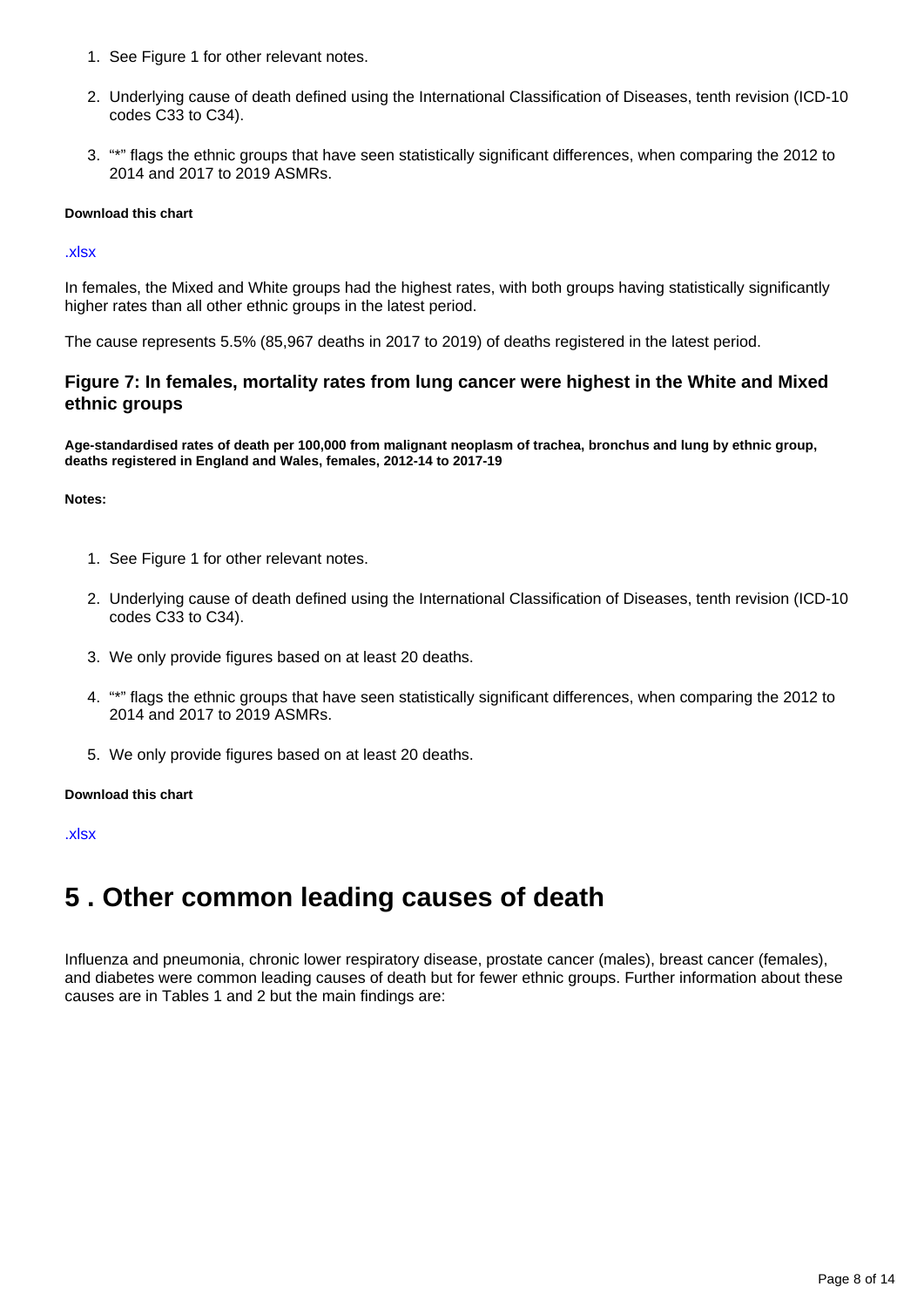- Influenza and pneumonia: the ethnic group with the highest rate has varied. In 2017 to 2019, the White group had the highest rate for males, and the Pakistani group had the highest rate for females
- Chronic lower respiratory disease: in males, the Bangladeshi, White, and Mixed ethnic groups had the highest rates; for females, the highest rates were in the White group
- Malignant neoplasm of prostate (males): The Black Caribbean group has had the highest rate, followed by the Black Other and Black African groups
- Malignant neoplasm of breast (females): The mortality rate has consistently been higher in the White group; in 2017 to 2019, the rate in the White group was statistically significantly higher than all other ethnic groups except the Mixed and Black Other groups
- Diabetes: Rates in most ethnic groups have been higher than the White group; the highest rates were in the Bangladeshi group for both sexes in 2017 to 2019

## <span id="page-8-0"></span>**6 . Other causes of death**

Here we describe findings for additional causes of death, hypertensive diseases, other cancers, and suicide, based on widespread user interest.

## **Hypertensive diseases**

Since 2012 to 2014, Black (Black Other, Black Caribbean, Black African) ethnic groups have tended to have higher mortality rates from hypertensive diseases, high blood pressure, compared with other ethnic groups.

## **Other cancers**

The White ethnic group had higher mortality rates than most ethnic groups for a wide range of cancers including cancers of the:

- bladder
- brain
- $\bullet$  colon
- oesophagus
- kidney

In 2017 to 2019, for all the cancers included in the [leading causes of death definition](https://www.ons.gov.uk/peoplepopulationandcommunity/birthsdeathsandmarriages/deaths/methodologies/userguidetomortalitystatistics/leadingcausesofdeathinenglandandwalesrevised2016), the White group accounted for 95.7% (or 352,142 out of 368,070 cancer deaths) of registrations in the study population.

## **Suicide**

In males, the highest rates of suicide have been in the Mixed and White ethnic groups. Rates for these two groups have not statistically differed over time, and in 2017 to 2019 rates in the Mixed (14.7 deaths per 100,000 males) and White (14.9 deaths per 100,000) groups were almost identical.

Rates for most ethnic groups have generally been stable since 2012 to 2014. The pattern of increase and decrease in the White ethnic group closely follows the trend presented in [all registered suicides](https://www.ons.gov.uk/peoplepopulationandcommunity/birthsdeathsandmarriages/deaths/bulletins/suicidesintheunitedkingdom/previousReleases) in the population. Suicide rates in the other ethnic groups, including the Other group, have generally not seen statistically significant changes, because of the relatively smaller numbers of deaths creating a wide degree of statistical uncertainty.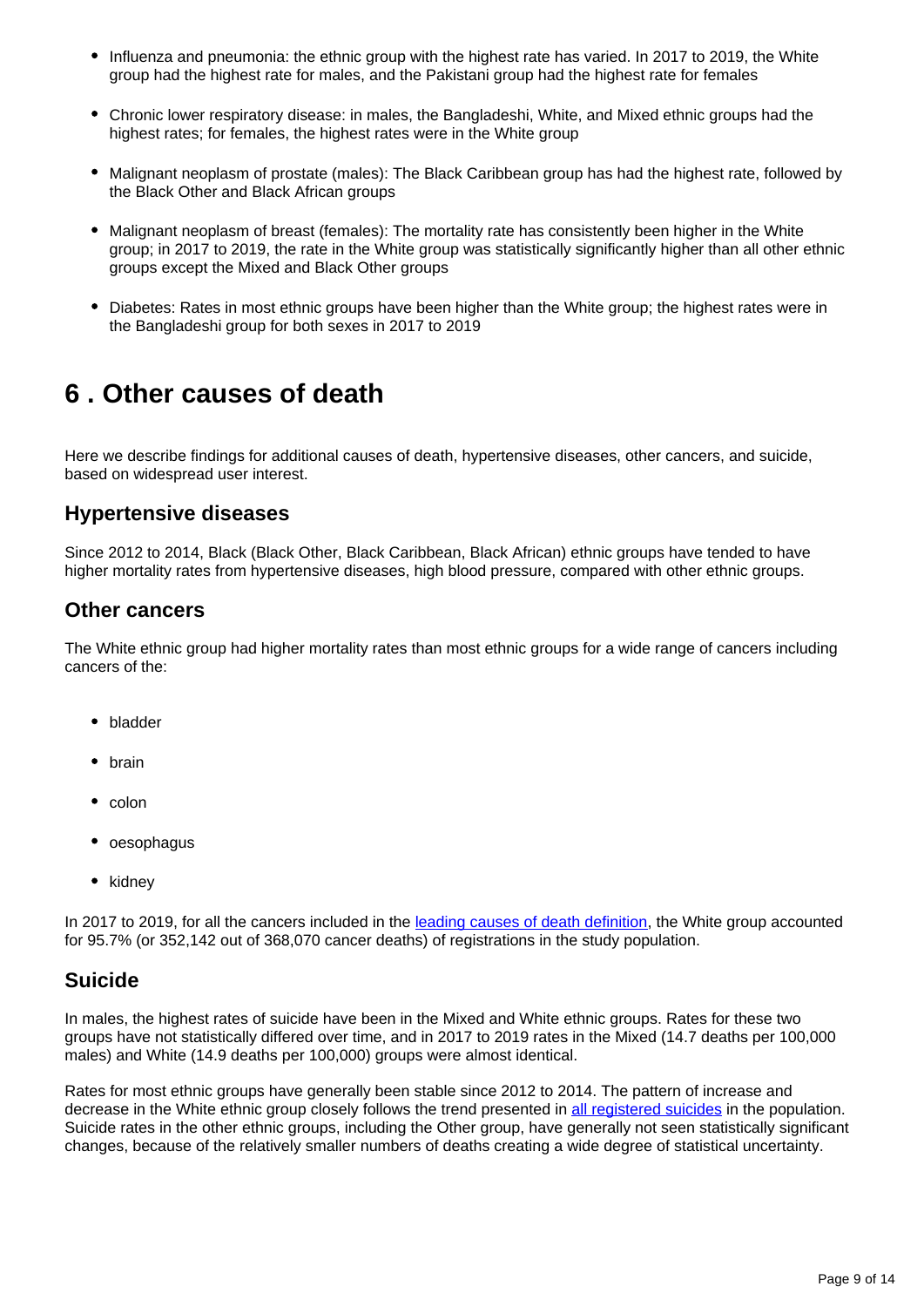### **Figure 8: Males from White and Mixed ethnic groups had the highest rates of suicide since 2012-14**

**Age-standardised rates of death per 100,000 from suicide by ethnic group, deaths registered in England and Wales, males, 2012-14 to 2017-19**

**Notes:**

- 1. See Figure 1 for other relevant notes.
- 2. See [Glossary](https://www.ons.gov.uk/peoplepopulationandcommunity/birthsdeathsandmarriages/deaths/articles/mortalityfromleadingcausesofdeathbyethnicgroupenglandandwales/2012to2019#glossary) for National Statistics definition of suicide.
- 3. We only provide figures based on at least 20 deaths.

#### **Download this chart**

#### [.xlsx](https://www.ons.gov.uk/visualisations/dvc1538/Fig8/datadownload.xlsx)

In females, the highest rate of suicide has been in the Mixed ethnic group, and the rate in this group has been statistically significantly higher than the rate in the White group in five of the six periods of study (all periods except 2012 to 2014). In 2017 to 2019 there were 7.1 deaths per 100,000 females in the Mixed ethnic group, compared with 4.9 suicides per 100,000 in the White group.

The White group has accounted for the greatest number of suicides across time and, as seen for all registered [suicides in the population](https://www.ons.gov.uk/peoplepopulationandcommunity/birthsdeathsandmarriages/deaths/bulletins/suicidesintheunitedkingdom/previousReleases), the rate increased significantly between 2012 to 2014 and 2017 to 2019. Suicide rate changes for other ethnic groups were not found to be statistically significant, because of the relatively smaller number of deaths.

#### **Figure 9: Females in the mixed ethnic group had the highest rate of suicide since 2012-14**

**Age-standardised rates of death per 100,000 from suicide by ethnic group, deaths registered in England and Wales, females, 2012-14 to 2017-19**

**Notes:**

- 1. See Figure 1 for other relevant notes.
- 2. See [Glossary](https://www.ons.gov.uk/peoplepopulationandcommunity/birthsdeathsandmarriages/deaths/articles/mortalityfromleadingcausesofdeathbyethnicgroupenglandandwales/2012to2019#glossary) for National Statistics definition of suicide.
- 3. We only provide figures based on at least 20 deaths.

#### **Download this chart**

[.xlsx](https://www.ons.gov.uk/visualisations/dvc1538/Fig9/datadownload.xlsx)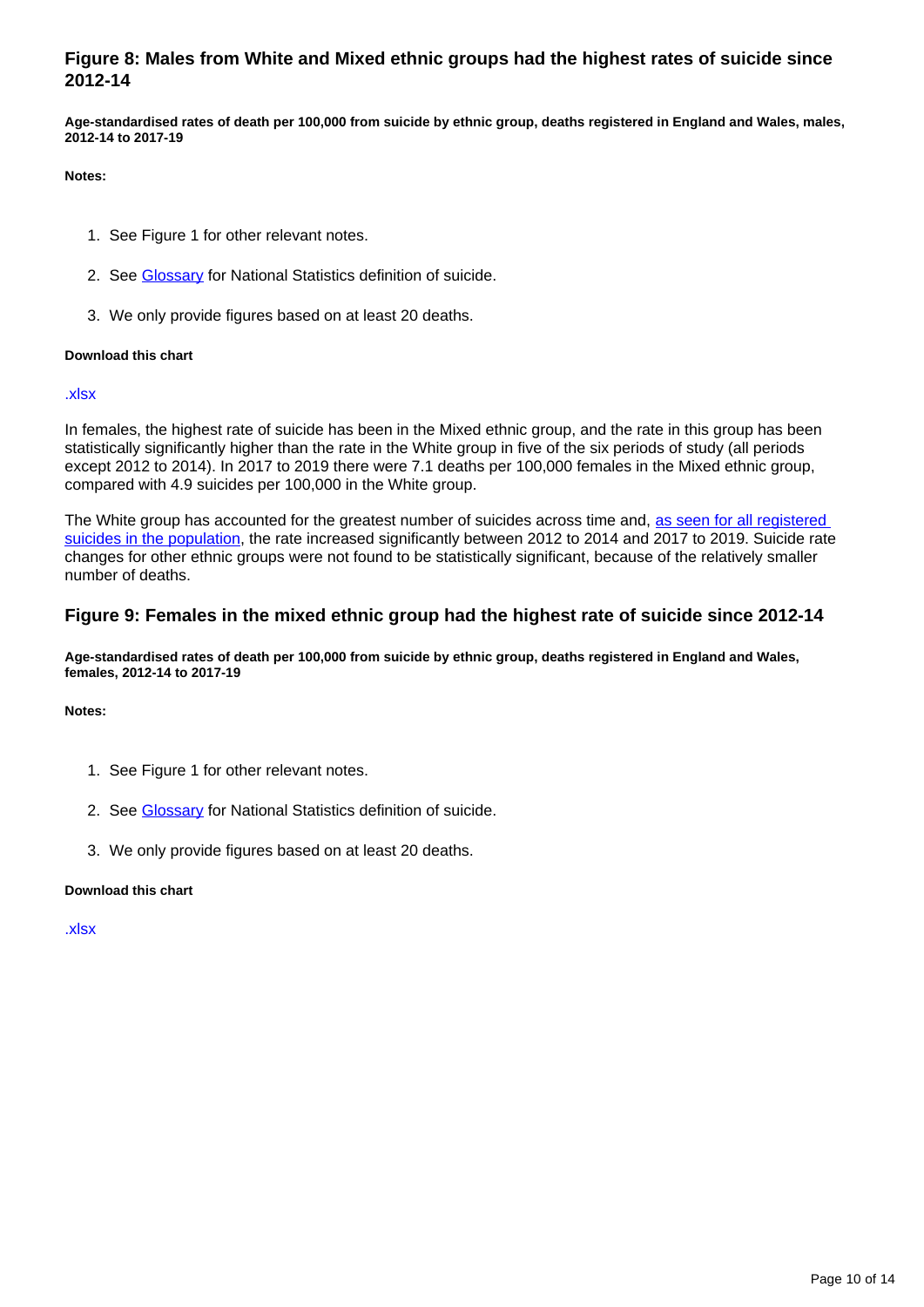## <span id="page-10-0"></span>**7 . Discussion of the findings**

The findings show a complex pattern of mortality by ethnic group. In 2017 to 2019, the White group had a statistically significantly elevated all-cause mortality rate when compared with all other ethnic groups. This finding is explained by the White group, on the whole, having higher mortality rates than other ethnic groups for many causes of death such as dementia and Alzheimer's disease and a range of cancers. Previous research has also found [higher all-cause mortality in the White group,](https://journals.plos.org/plosmedicine/article?id=10.1371/journal.pmed.1002515) and other analysis has shown [lower life expectancy in the](https://www.ons.gov.uk/peoplepopulationandcommunity/birthsdeathsandmarriages/lifeexpectancies/articles/ethnicdifferencesinlifeexpectancyandmortalityfromselectedcausesinenglandandwales/2011to2014#causes-of-complex-patterns-in-life-expectancy)  [White group when compared with some ethnic minority groups](https://www.ons.gov.uk/peoplepopulationandcommunity/birthsdeathsandmarriages/lifeexpectancies/articles/ethnicdifferencesinlifeexpectancyandmortalityfromselectedcausesinenglandandwales/2011to2014#causes-of-complex-patterns-in-life-expectancy).

Other ethnic groups had higher mortality rates, when compared with the White group, for several leading causes of death. This was found for ischaemic heart diseases, cerebrovascular diseases, diabetes, hypertensive diseases, and suicide (females only).

Reasons behind the pattern of findings described in this article are complex and differ by cause of death. They include socio-economic characteristics, where people live (such as the role played by local area deprivation), exposure to different risks such as *[cigarette smoking habits](https://www.ons.gov.uk/peoplepopulationandcommunity/healthandsocialcare/healthandlifeexpectancies/datasets/smokinghabitsintheukanditsconstituentcountries)*, health-related behaviours, biological factors, access to and use of healthcare services, and the [healthy migrant effect](https://www.ons.gov.uk/peoplepopulationandcommunity/birthsdeathsandmarriages/lifeexpectancies/articles/ethnicdifferencesinlifeexpectancyandmortalityfromselectedcausesinenglandandwales/2011to2014#causes-of-complex-patterns-in-life-expectancy). We will work with academic experts and other interested parties to gain a better understanding of the factors contributing to these results.

## <span id="page-10-1"></span>**8 . Strengths and limitations**

This article provides the first national analysis of levels and trends of overall and cause-specific mortality for ethnic groups in England and Wales. Our analysis is based on self-reported ethnicity from the census, recognised as [the most robust information for the purpose of long-term monitoring and research of ethnic inequalities in](https://www.gov.scot/binaries/content/documents/govscot/publications/research-and-analysis/2020/09/expert-reference-group-on-covid-19-and-ethnicity-recommendations-to-scottish-government/documents/improving-data-and-evidence-on-ethnic-inequalities-in-health-initial-advice-and-recommendations-from-the-expert-reference-group-on-covid-19-and-ethnicity/improving-data-and-evidence-on-ethnic-inequalities-in-health-initial-advice-and-recommendations-from-the-expert-reference-group-on-covid-19-and-ethnicity/govscot%3Adocument/Improving%2BData%2Band%2BEvidence%2Bon%2BEthnic%2BInequalities%2Bin%2BHealth%2B-%2BInitial%2BAdvice%2Band%2BRecommendations%2Bfrom%2Bthe%2BExpert%2BReference%2BGroup%2Bon%2BCOVID-19%2Band%2BEthnicity.pdf?forceDownload=true)  [health \(PDF, 352KB\).](https://www.gov.scot/binaries/content/documents/govscot/publications/research-and-analysis/2020/09/expert-reference-group-on-covid-19-and-ethnicity-recommendations-to-scottish-government/documents/improving-data-and-evidence-on-ethnic-inequalities-in-health-initial-advice-and-recommendations-from-the-expert-reference-group-on-covid-19-and-ethnicity/improving-data-and-evidence-on-ethnic-inequalities-in-health-initial-advice-and-recommendations-from-the-expert-reference-group-on-covid-19-and-ethnicity/govscot%3Adocument/Improving%2BData%2Band%2BEvidence%2Bon%2BEthnic%2BInequalities%2Bin%2BHealth%2B-%2BInitial%2BAdvice%2Band%2BRecommendations%2Bfrom%2Bthe%2BExpert%2BReference%2BGroup%2Bon%2BCOVID-19%2Band%2BEthnicity.pdf?forceDownload=true)

Our study population of more than 50 million individuals makes this one of the largest cohort studies in existence in England and Wales. More than 96% of registered deaths during the study period are captured in the analyses.

While the study population covers most usual residents of England and Wales, we were unable to include new migrants and births since the 2011 Census. We adjusted the population at risk to account for patterns of emigration in each ethnic group, however, we do not have data on who exactly in our study population has emigrated. Further limitations are described in **[Section 10](https://www.ons.gov.uk/peoplepopulationandcommunity/birthsdeathsandmarriages/deaths/articles/mortalityfromleadingcausesofdeathbyethnicgroupenglandandwales/2012to2019#data-sources-and-quality) and our previous analysis**.

The analyses and methods used are experimental and we would like your feedback on the usefulness and quality of the estimates provided. You can email [Health.Data@ons.gov.uk](mailto:Health.Data@ons.gov.uk).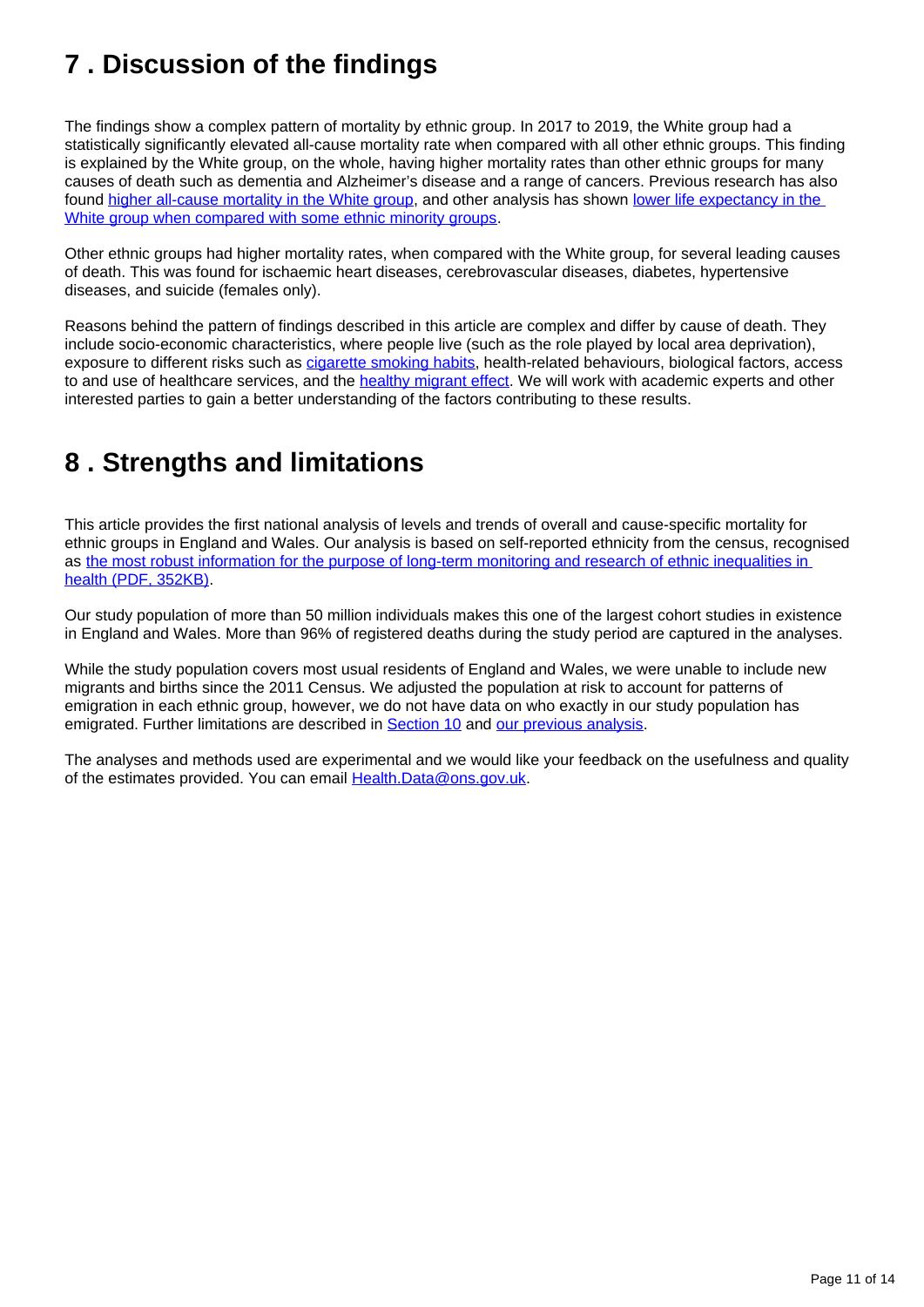## **Comparisons with past research**

Several findings are consistent with prior research. A [review of the literature published by the King's Fund](https://www.kingsfund.org.uk/publications/health-people-ethnic-minority-groups-england) highlights the many studies showing elevated rates of heart disease and stroke in South Asian ethnic groups, as well as more diabetes and in South Asian and Black ethnic groups, and hypertension in Black ethnic groups.

Fewer studies have addressed ethnic differences in dementia and Alzheimer's disease. Existing studies show that ethnic differences in dementia may be affected by risk factors such as socio-economic status and education level ([Chen and Zissimopoulos, 2018;](https://www.ncbi.nlm.nih.gov/pmc/articles/PMC6197734/) [Shalden and others, 2006](https://pubmed.ncbi.nlm.nih.gov/16776783/)).

For cancers, consistent with our findings, the National Cancer Intelligence Network and Cancer Research UK showed that cancer incidence (overall and for most individual cancers) is generally lower among ethnic minority groups when compared with the White ethnic group (National Cancer Intelligence Network and Cancer Research [UK, 2009 \(PDF, 992KB\)\)](http://www.ncin.org.uk/view?rid=75). As with our findings, the exception was a higher incidence of prostate cancer in the Black ethnic group. Higher incidence of cancer in White ethnic groups has also been found in a range of other studies (see [King's Fund review](https://www.kingsfund.org.uk/publications/health-people-ethnic-minority-groups-england)).

Looking at suicide, prior research has also found rates of suicidal behaviour to be lower in some ethnic minority groups. For instance, [Bhui and McKenzie \(2008\)](https://pubmed.ncbi.nlm.nih.gov/18378841/) found that South Asian males and females had lower suicide rates than White males and females. Studies on hospital self-harm admissions and measures of suicidal ideation have also, on the whole, found lower risk in ethnic minority groups [\(Cooper and others, 2010;](https://pubmed.ncbi.nlm.nih.gov/20807966/) Polling and others, [2021](https://link.springer.com/article/10.1007/s00127-021-02087-9); [Crawford and others, 2005\)](https://www.cambridge.org/core/journals/psychological-medicine/article/abs/suicidal-ideation-and-suicide-attempts-among-ethnic-minority-groups-in-england-results-of-a-national-household-survey/CEF674C5E6F302B32F00E6F2FE8AABAF). Our research provides key evidence for England and Wales suggesting that the Mixed ethnic group has either equivalent (males) or significantly higher (females) suicide risk compared with the White group. More research is needed to understand this finding. Future iterations of the analysis should also consider age, with previous studies finding ethnic differences particularly in younger (Bhui and McKenzie, 2008; [Raleigh, 1996](https://pubmed.ncbi.nlm.nih.gov/18378841/)) and older groups [\(McKenzie and others, 2018](https://www.cambridge.org/core/journals/the-british-journal-of-psychiatry/article/suicide-rates-in-people-of-south-asian-origin-in-england-and-wales-19932003/44E6C4AE386A83E99A65544FFC3C1B27)).

## <span id="page-11-0"></span>**9 . Glossary**

## **Leading causes of death**

[Causes most commonly listed](https://www.ons.gov.uk/peoplepopulationandcommunity/birthsdeathsandmarriages/deaths/methodologies/userguidetomortalitystatistics/leadingcausesofdeathinenglandandwalesrevised2016) on death certificates as the underlying cause; a list developed by the World Health Organization based on the International Classification of Diseases version 10 (ICD-10).

## **Suicide**

Any death with an underlying cause of intentional-self harm (those aged 10 years and above) or injury or poisoning of undetermined intent (those aged 15 years and above). Suicide registrations are impacted by death [registration delays.](https://www.ons.gov.uk/peoplepopulationandcommunity/birthsdeathsandmarriages/deaths/bulletins/suicidesintheunitedkingdom/2019registrations#registration-delays)

## **Age-standardised mortality rate**

A weighted average of the age-specific mortality rates per 100,000 people and standardised to the 2013 European Standard Population. Age-standardised mortality rates allow for differences in the age structure of populations and therefore allow valid comparisons to be made between geographic areas, the sexes and over time.

## **Statistical significance**

The term "significant" refers to statistically significant changes or differences based on unrounded figures. Significance has been determined using the 95% [confidence intervals,](https://www.ons.gov.uk/methodology/methodologytopicsandstatisticalconcepts/uncertaintyandhowwemeasureit#confidence-interval) where instances of non-overlapping confidence intervals between figures indicate the difference is unlikely to have arisen from random fluctuation.

## <span id="page-11-1"></span>**10 . Data sources and quality**

A summary of the data used and explanation of its strengths and limitations. Please also see *Ethnic differences in* [life expectancy and mortality from selected causes in England and Wales.](https://www.ons.gov.uk/peoplepopulationandcommunity/birthsdeathsandmarriages/lifeexpectancies/articles/ethnicdifferencesinlifeexpectancyandmortalityfromselectedcausesinenglandandwales/2011to2014#causes-of-complex-patterns-in-life-expectancy)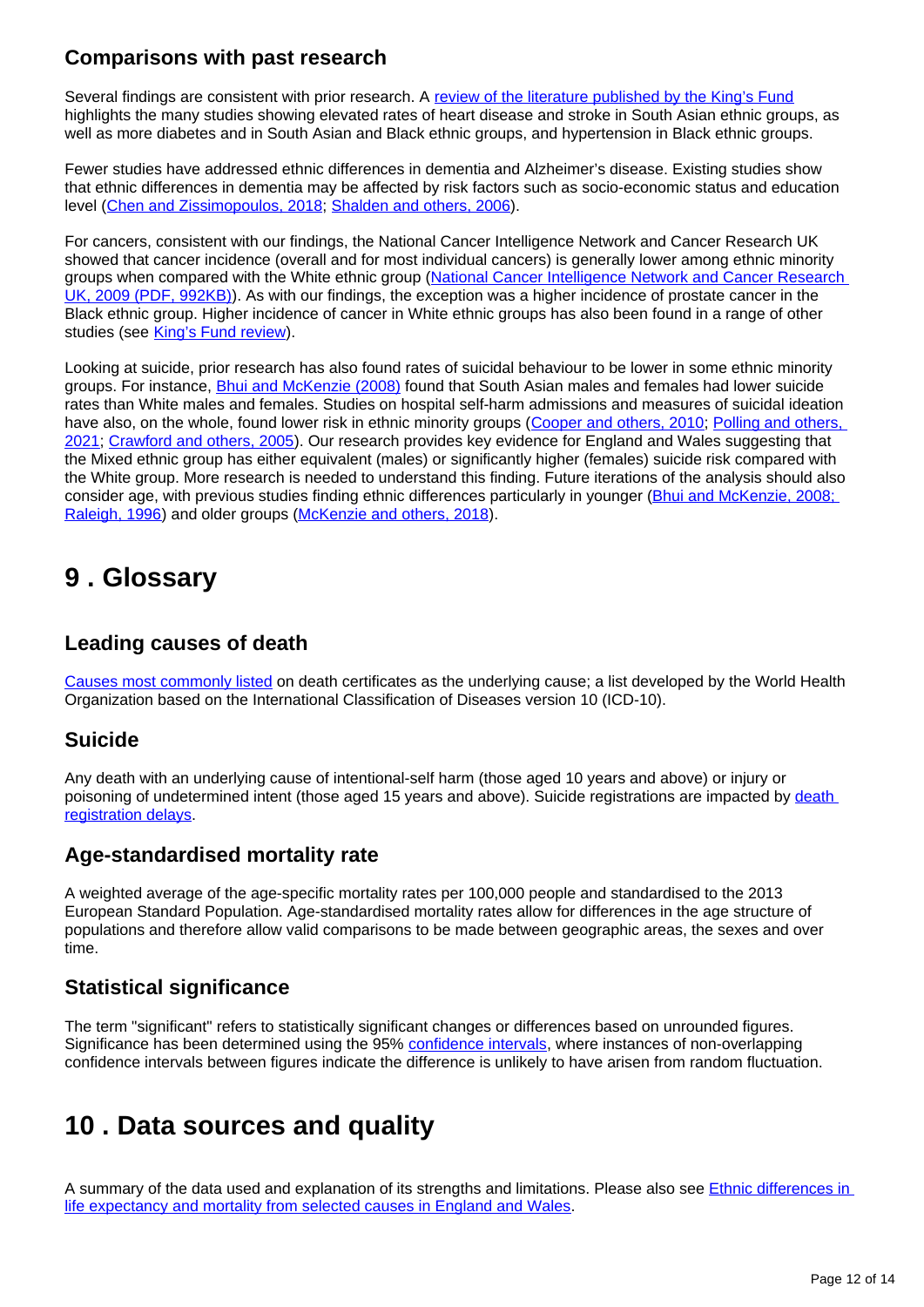## **Study population and completeness**

The study population comprised 50,189,388 individuals enumerated in the 2011 Census in England and Wales, who could be linked to the General Practice Patient Register (PR), which provide the NHS number for each linked person. The linked population made up 94.6% of all enumerated census counts. However, if we take into account people who were not enumerated in the census, the linked data covered 89.5% of the [published census counts](https://www.ons.gov.uk/census/2011census/howourcensusworks/howwetookthe2011census/howweprocessedtheinformation/coverageassessmentandadjustmentprocesses). We used PR records applicable to the years 2011 to 2013, as these records were most likely to include the population resident in England and Wales on the Census Day (27 March 2011).

With this approach we were able to study a population covering the vast majority of people resident in England and Wales at the time of the census. However, it is important to note that completeness of the linkage between the census and PR varies by ethnic group.

For men, the highest level of linkage was for the White ethnic group and the lowest for the Black Other ethnic group; for females, linkage rates were generally higher. Different linkage rates by ethnic group causes statistical bias; to deal with this we used weighting procedures to adjust the population denominators and death registrations (see "Weighting the data").

After linking census and PR records, we then linked death registrations using NHS numbers. Some 4,035,941 deaths are included in the analysis, 96.8% of the total number (4,167,931) registered in England and Wales between 2012 and 2019. The study population excludes people who were not counted in the census, for example, babies born after the Census Day, immigrants arriving after the Census Day, and anyone in a household that did not return a census form.

Since 2012 to 2014, most deaths among those born in the UK were successfully linked whereas the lowest linkage rates were in those born in Central and Western Africa. The differential proportion of linked deaths by country of birth and, by implication, by ethnic group, is a potential source of bias influencing the findings and requires further investigation.

Further bias is introduced by [known non-response in the 2011 Census](http://www.ons.gov.uk/ons/guide-method/census/2011/census-data/2011-census-user-guide/quality-and-methods/methods/coverage-assessment-and-adjustment-methods/census-coverage-survey--ccs-/index.html), causing under-coverage error. Undercoverage is particularly concentrated in those aged 30 to 39 years and is highest for males and Mixed, Chinese, Black, and Other Ethnic minority groups. Further investigation of this is required; however, given that fewer than 4% of all registered deaths during the period are excluded from the analysis, for the reasons stated here, the impact of such biases for interpreting the findings should be small.

## **Weighting the data**

To improve robustness of our analysis and take account of the linkage issues outlined, we applied two statistical weighting procedures.

The first was an inverse probability weight (IPW), to help address the bias caused by linkage rates differing by ethnic group (see "study population and completeness"). For this we modelled the probability a given census record linked to the PR using logistic regression using a person's age, sex, ethnic group, region of residence, and area deprivation quintile. The [odds of 2011 Census records linking to the patient register in the period 2011 to](https://www.ons.gov.uk/peoplepopulationandcommunity/birthsdeathsandmarriages/lifeexpectancies/datasets/oddsof2011censusrecordslinkingtothepatientregister)  [2013](https://www.ons.gov.uk/peoplepopulationandcommunity/birthsdeathsandmarriages/lifeexpectancies/datasets/oddsof2011censusrecordslinkingtothepatientregister) are available in our previous release.

The second weighting was to adjust the population at risk considering emigrants from the study population since the 2011 Census. Throughout the analysis, we applied weights reflecting the probability of having remained in England and Wales based on data from the Longitudinal Survey and the International Passenger Survey. Weights were applied to each year in the study. Please see our previous release for information on how these rates were computed, and our accompanying reference tables for the weights used for each year.

The statistical weighting procedures will continue to be refined in any future iterations of this analysis. For a further discussion on the techniques used, see Ethnic differences in life expectancy and mortality from selected [causes in England and Wales.](https://www.ons.gov.uk/peoplepopulationandcommunity/birthsdeathsandmarriages/lifeexpectancies/articles/ethnicdifferencesinlifeexpectancyandmortalityfromselectedcausesinenglandandwales/2011to2014#causes-of-complex-patterns-in-life-expectancy)